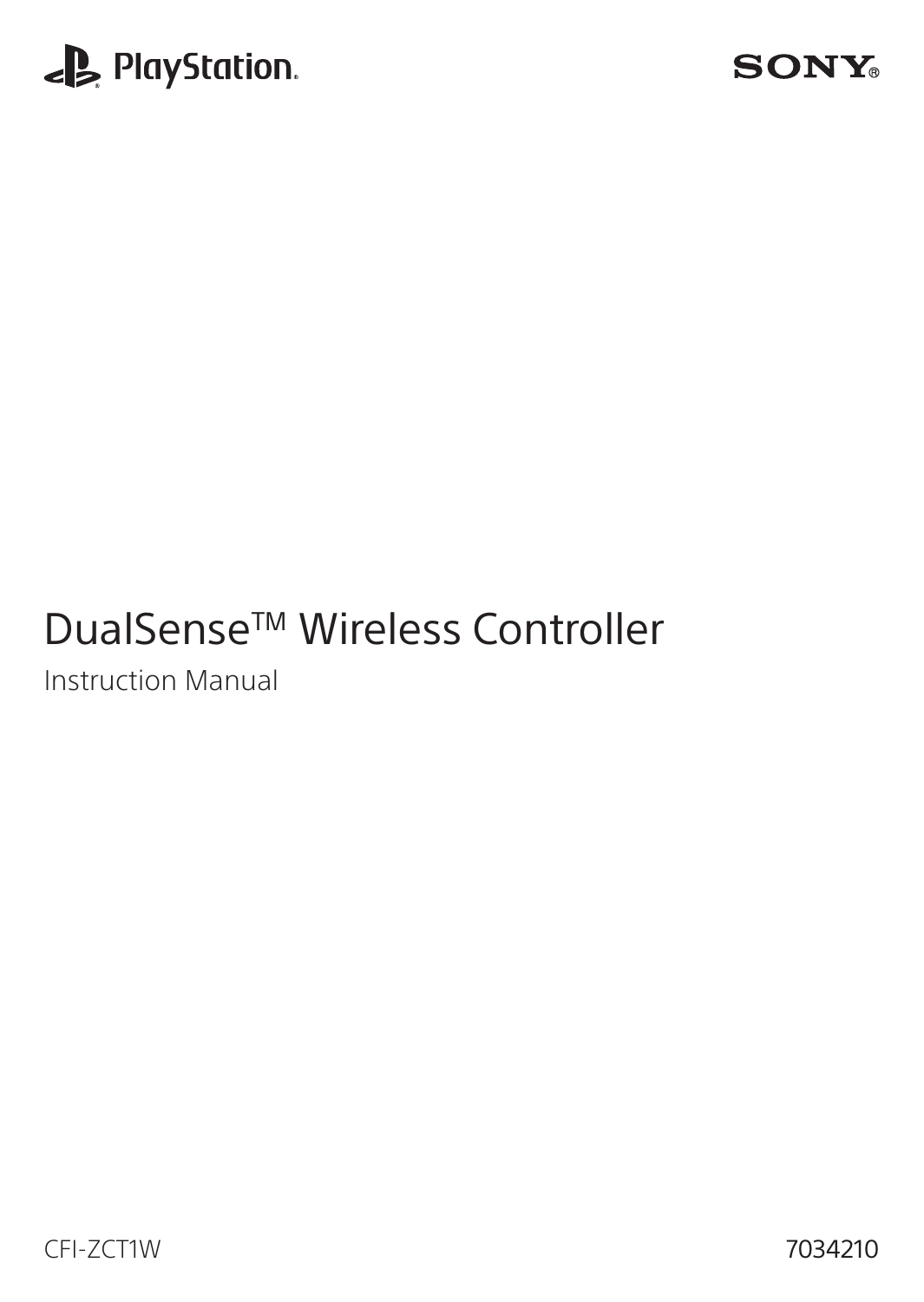## Before use

- Carefully read this manual and any manuals for compatible hardware. Retain instructions for future reference.
- Always update your PlayStation®5 system software and the wireless controller device software to the latest version.

## **Warning**

#### Use of Headsets or Headphones

Permanent hearing loss may occur if headsets or headphones (not included) are used at high volume. Set the volume to a safe level. Over time, increasingly loud audio may start to sound normal but can actually be damaging to your hearing. If you experience ringing or any discomfort in your ears or muffled speech, stop listening and have your hearing checked. The louder the volume, the sooner your hearing could be affected.

#### Handling lithium-ion batteries

Do not handle damaged or leaking lithium-ion batteries. If the internal battery fluid leaks, stop using the product immediately and contact technical support for assistance. If the fluid gets on to your clothes, skin or into your eyes, immediately rinse the affected area with clean water and consult your physician. The battery fluid can cause blindness.

#### Radio waves

Radio waves may affect electronic equipment or medical devices (for example, pacemakers), which may cause malfunctions and possible injuries. If you use a pacemaker or other medical device, consult your doctor or the manufacturer of your medical device before using the wireless networking feature (Bluetooth® and wireless LAN). Do not use the wireless networking feature in the following locations: Areas where wireless network use is prohibited, such as in hospitals. Abide by medical institution regulations when using the console on their premises. Areas near fire alarms, automatic doors and other types of automated equipment.

#### **Magnets**

This product has magnets which may interfere with pacemakers, defibrillators and programmable shunt valves or other medical devices. Do not place this product close to such medical devices or persons who use such medical devices. Consult your doctor before using this product if you use such medical devices.

## **Precautions**

#### Safety

This product has been designed with the highest concern for safety. However, any electrical device, if used improperly, has the potential for causing fire, electrical shock or personal injury. To help ensure accident-free operation, follow these guidelines.

Observe all warnings, precautions, and instructions. If you are unsure about any information in this manual, contact the appropriate PlayStation® customer service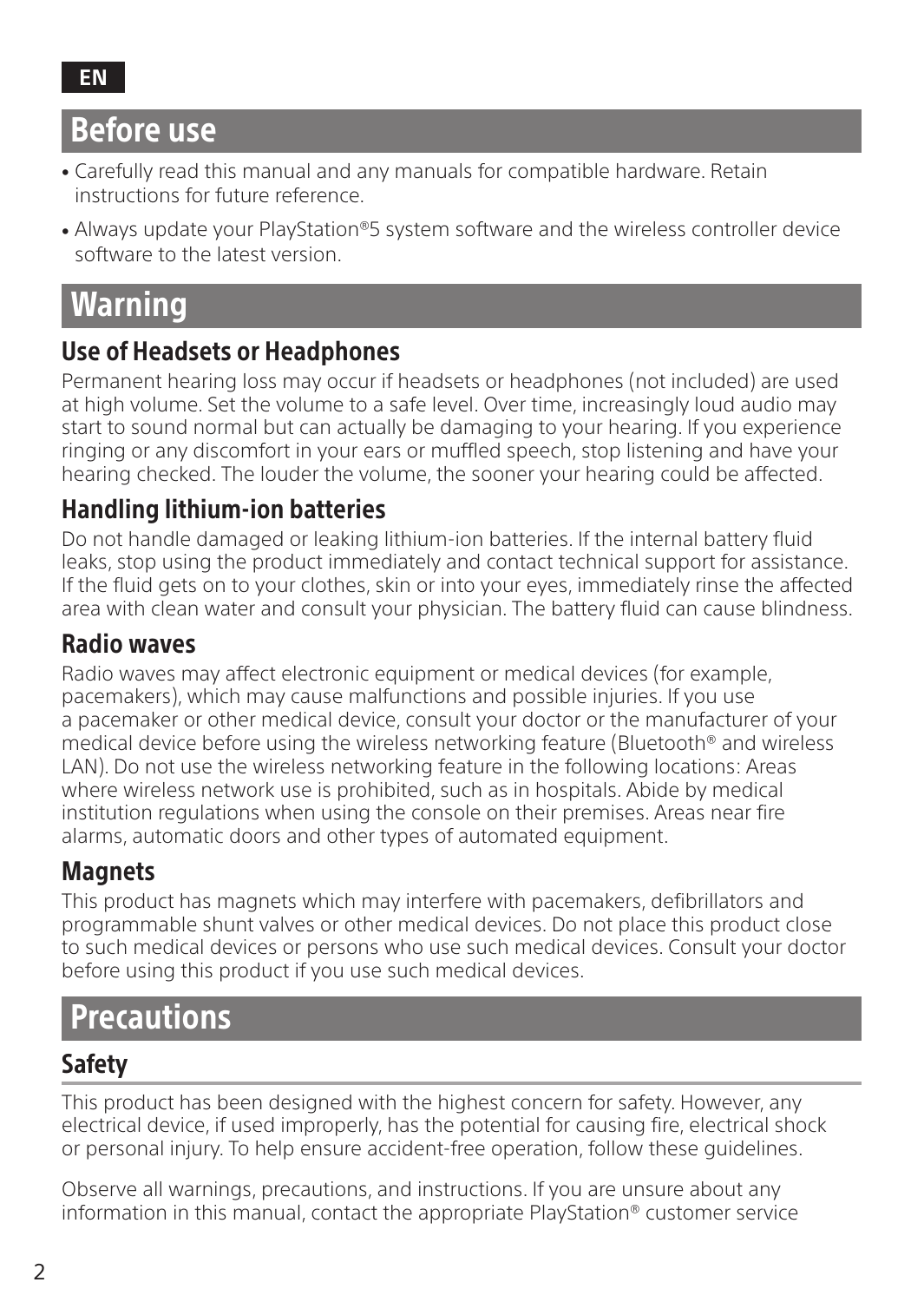helpline which can be found within the Guarantee booklet.

- Stop use and disconnect any cables immediately if the device functions in an abnormal manner, produces unusual sounds or smells or becomes too hot to touch.
- Avoid playing when you are tired or need sleep.

#### Use of the vibration of the wireless controller

- If the wireless controller is sitting on a flat surface, the vibration of the wireless controller during gameplay may cause it to fall, leading to injury or malfunction.
- Do not use the vibration or trigger effect function if you have any ailment or injury to the bones, joints or muscles of your hands or arms. If you have an ailment or an injury, do not play titles with these features using the controller unless you have set those functions to "Off". To enable or disable the features, select Settings  $\bullet$  > Accessories from the home screen of the PS5™ console.

### Small children injuries

Keep this product out of the reach of small children. Small children may swallow small parts or may wrap the cables around themselves, which may inflict injury or cause an accident or a malfunction.

#### Volume level

- <sup>ˎ</sup> To protect your hearing, limit the amount of time you use the headset or headphones at high volume.
- <sup>ˎ</sup> Avoid raising the volume to block out noisy surroundings.
- Lower the volume if you can't hear people speaking near you.

### Use and handling

#### Breaks

- <sup>ˎ</sup> Avoid prolonged use of the console. Take a 15-minute break during each hour of play.
- <sup>ˎ</sup> Avoid playing when you are tired or need sleep.
- <sup>ˎ</sup> Stop using the product immediately if you begin to feel tired or if you experience discomfort or pain in your hands or arms while operating the wireless controller. If the condition persists, consult a doctor.
- <sup>ˎ</sup> If you experience any of the following health problems, discontinue use of the console immediately. If symptoms persist, consult a doctor.
	- Dizziness, nausea, fatigue or symptoms similar to motion sickness
	- Discomfort or pain in a part of the body, such as eyes, ears, hands or arms

### Static shock

When using headsets or headphones in particularly dry air conditions, you may sometimes experience a small and quick (static) shock on your ears. This is a result of static electricity accumulated in the body, and is not a malfunction of your headset or headphones.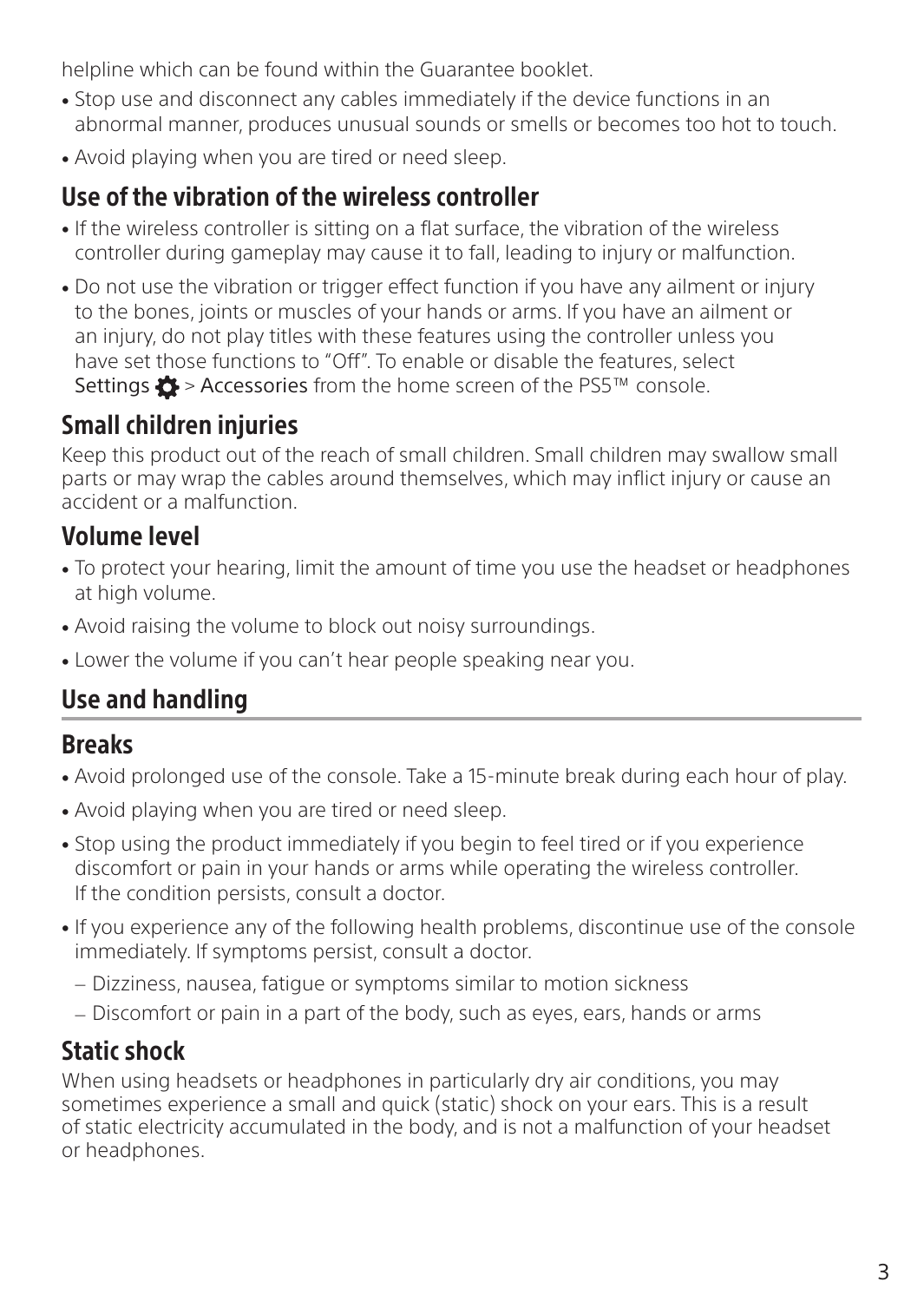#### Motion sensor

When using the motion sensor function of the wireless controller, be cautious of the following points. If the controller hits a person or object, it may cause accidental injury or damage.

- Before using the motion sensor function, make sure you have enough space to move around.
- Firmly grip the wireless controller to prevent it from slipping out of your grasp and causing damage or injury.
- <sup>ˎ</sup> If using a wireless controller that is connected to the PS5 console with a USB cable, make sure there is enough space for the cable so that the cable will not hit a person or object.

#### Light bar

Do not stare at the light bar on the controller when it is blinking. If you experience discomfort or pain anywhere in or on your body from light stimulation, discontinue use immediately.

#### Placing and handling

- Do not place the product on surfaces that are unstable, tilted or subject to vibration.
- Do not place the product on the floor or in a place where they may cause someone to trip or stumble.
- Do not allow liquid or small particles to get into the product.
- Do not touch the product with wet hands.
- <sup>ˎ</sup> Do not touch the product during an electrical storm.
- Do not throw or drop the product or subject it to strong physical shock.
- Do not stand on or put objects on the product.
- <sup>ˎ</sup> Do not touch the ports or insert any foreign objects into the product.
- <sup>ˎ</sup> If there are pieces of dust or foreign objects on the connectors, remove them with a dry cloth before connecting.
- <sup>ˎ</sup> Never disassemble or modify the product.
- The product and its parts are made from metal and plastic materials. When disposing of the product, follow local regulations for the proper disposal of such materials.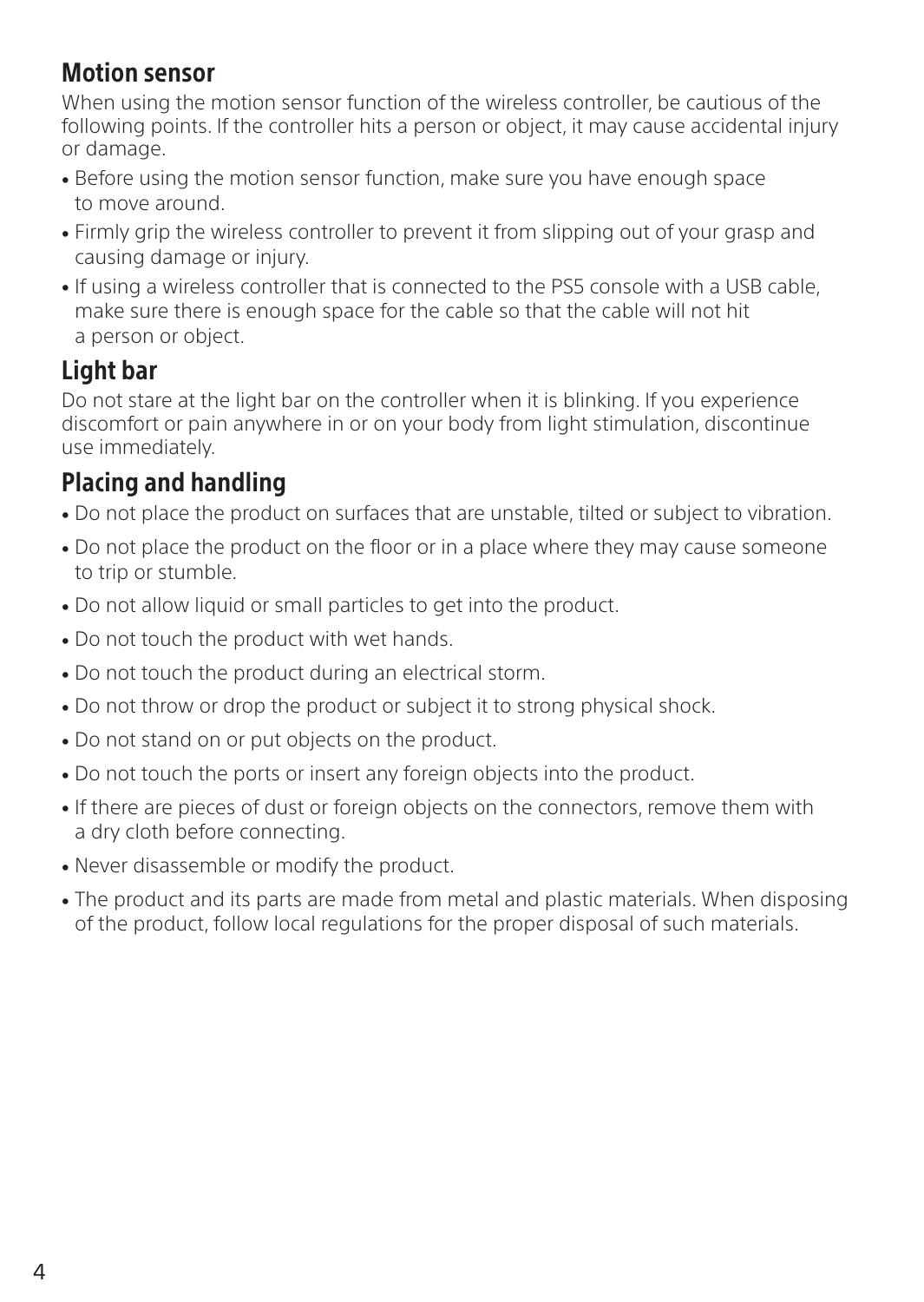## **Cleaning**

Follow the instructions below to help prevent the product exterior from deteriorating or becoming discoloured.

- Wipe with a soft, dry cloth.
- <sup>ˎ</sup> Do not apply insecticides or other volatile substances.
- <sup>ˎ</sup> Do not place any rubber or vinyl materials on the product exterior for an extended period of time.
- <sup>ˎ</sup> Do not use solvents or other chemicals. Do not wipe with a chemically-treated cleaning cloth.

## Storage conditions

- Do not expose the product or battery to high temperatures, high humidity or direct sunlight during operation, transportation and storage.
- <sup>ˎ</sup> Do not leave the product in a car with the windows closed, particularly in hot weather.
- <sup>ˎ</sup> Do not expose the product to dust, smoke or steam.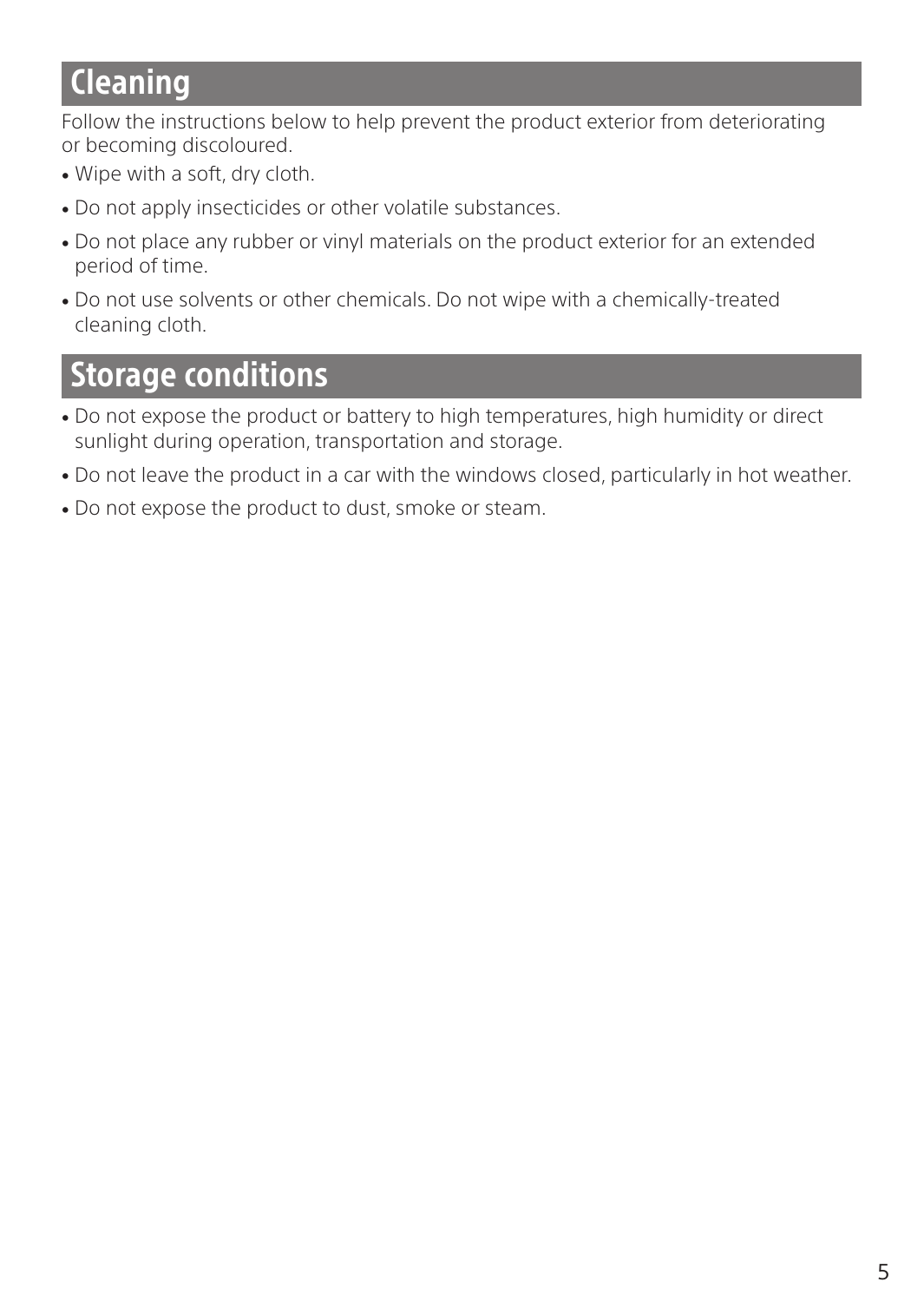## Hardware part names

#### Front



- A ) Directional buttons
- $\mathsf{B}$  )  $\lambda$  / (create) button
- C ) Light bar
- D ) Touch pad/touch pad button
- E ) Player indicator
- $F$ )  $\equiv$  (options) button
- G ) Action buttons  $\triangle$  button/  $\bigcirc$  button/  $\times$  button/  $\square$  button
- H ) Right stick/R3 button
- I ) Speaker
- J ) (PS) button
- K ) Headset jack
- L) Microphone
- M ) & (mute) button
- N ) Left stick/L3 button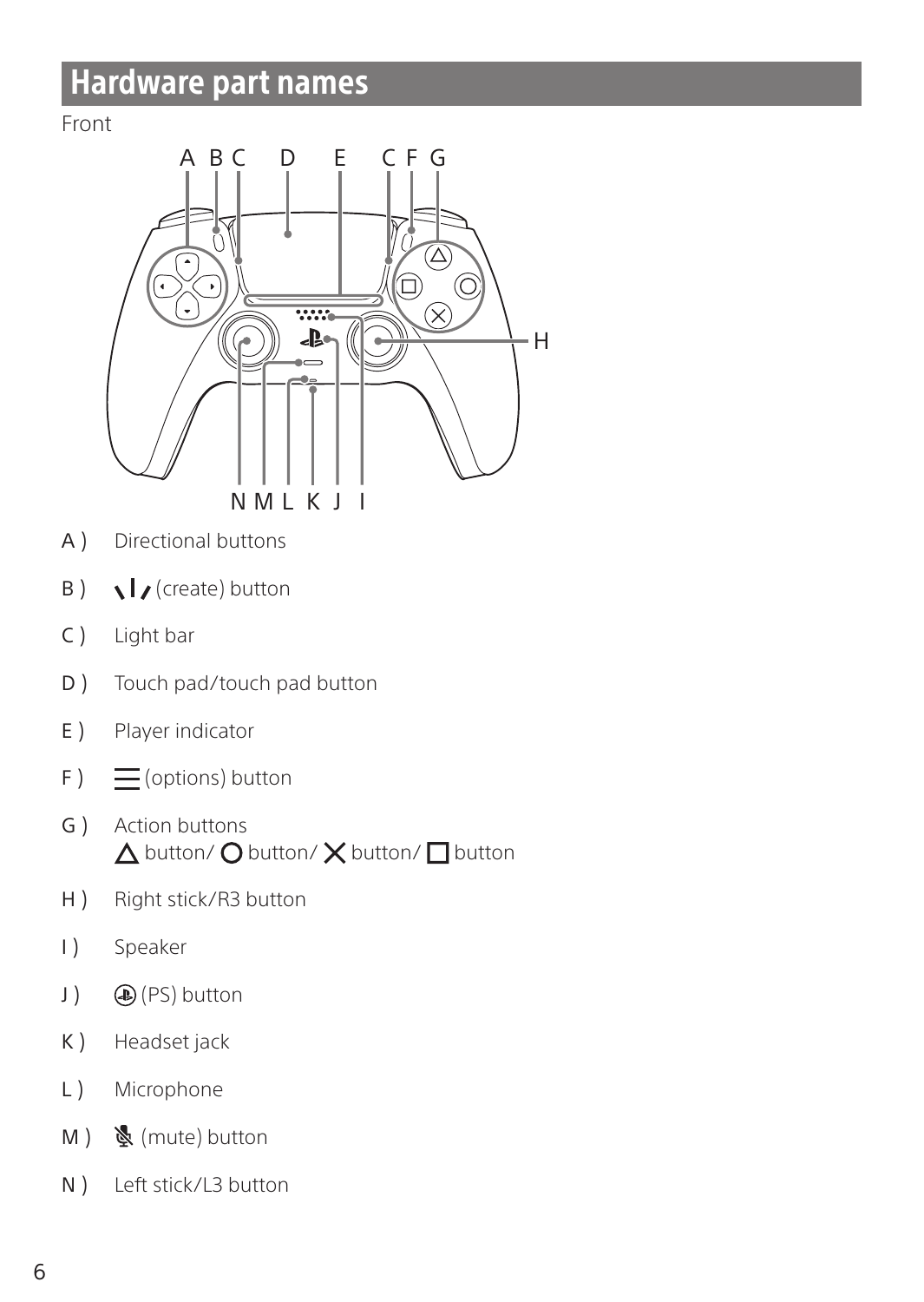

- A ) R1 button
- B<sub>1</sub> R<sub>2</sub> button
- C ) USB port
- D ) L1 button
- $E$  )  $12$  button

### Pair your controller

The first time you use the controller, you'll need to pair it with your PS5 console.

- 1 Turn on your console.
- 2 Connect the controller to your console using the USB cable included with your console.
- 3 Press the (a) (PS) button.

The controller powers on. After the light bar blinks, the player indicator lights up.

## Charge the controller

Use the USB cable included with your console to connect the controller to your PS5 console when your console is turned on or in rest mode. While in rest mode, the light bar on the controller slowly blinks orange. When charging is complete, the light bar turns off.

#### **Hints**

- <sup>ˎ</sup> To charge the controller while your console is in rest mode, you have to first enable this feature. For details, refer to the PS5 User's Guide.
- <sup>ˎ</sup> You can also charge the controller by connecting the USB cable to a computer or other USB device. Use a USB cable that complies with the USB standard. You might not be able to charge the controller on some devices.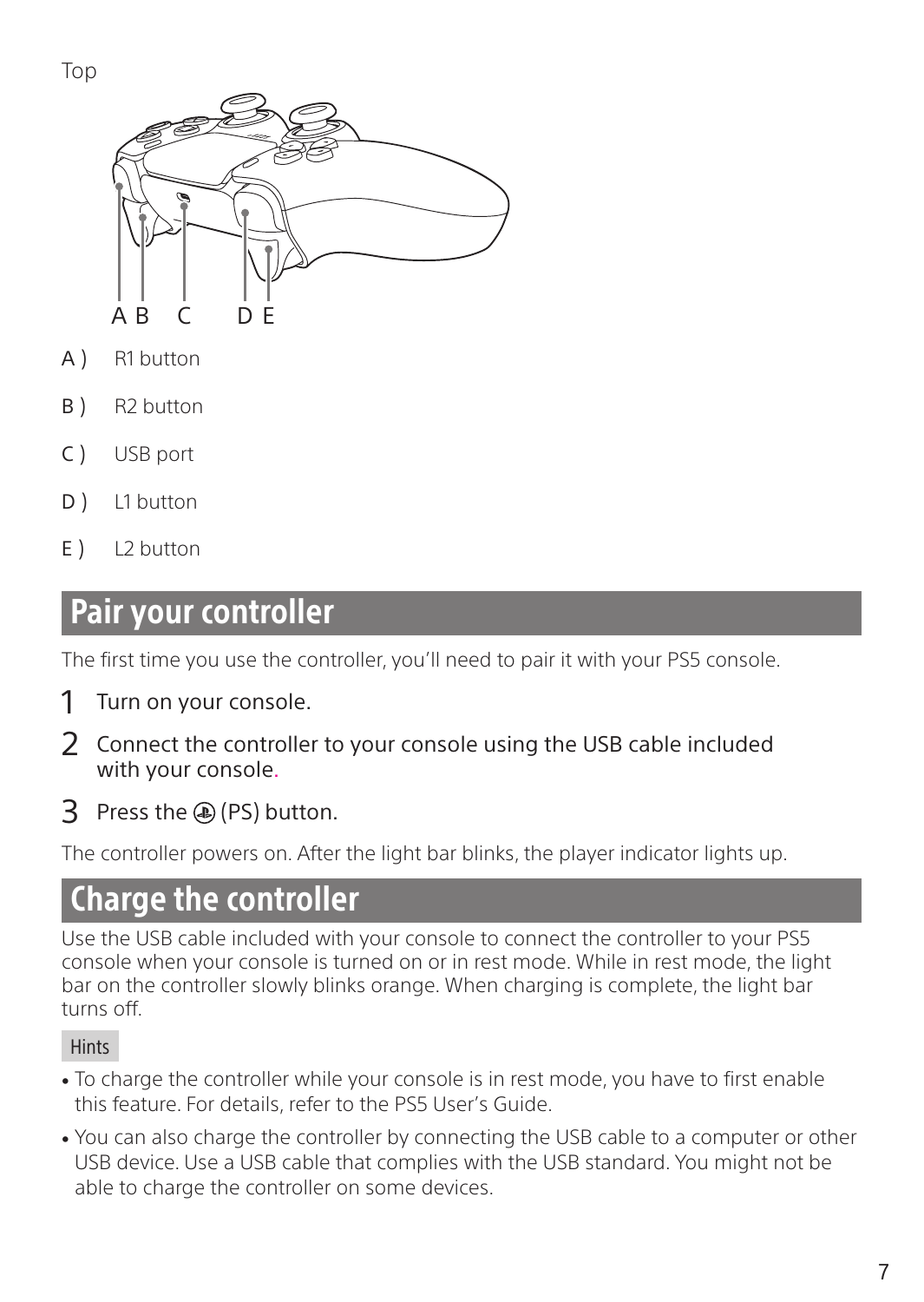## Battery

#### Caution – using the built-in battery:

- This product contains a lithium-ion rechargeable battery.
- Before using this product, read all instructions for handling and charging the battery and follow them carefully.
- Take extra care when handling the battery. Misuse can cause fire and burns.
- Never attempt to open, crush, heat or set fire to the battery.
- Do not leave the battery charging for a prolonged period of time when the product is not in use.
- Always dispose of used batteries in accordance with local laws or requirements.

### Battery life and duration

- The battery has a limited lifespan. Battery charge duration gradually decreases with repeated usage and age. Battery life also varies depending on the storage method, usage state, environment and other factors.
- <sup>ˎ</sup> Charge in an environment where the temperature range is between 10 °C and 30 °C. Charging may not be as effective when performed in other environments.
- Battery duration may vary depending on the usage condition and environmental factors.

#### When not in use

When the controller is not used for an extended period of time, it is recommended that you fully charge it at least once a year in order to maintain its functionality.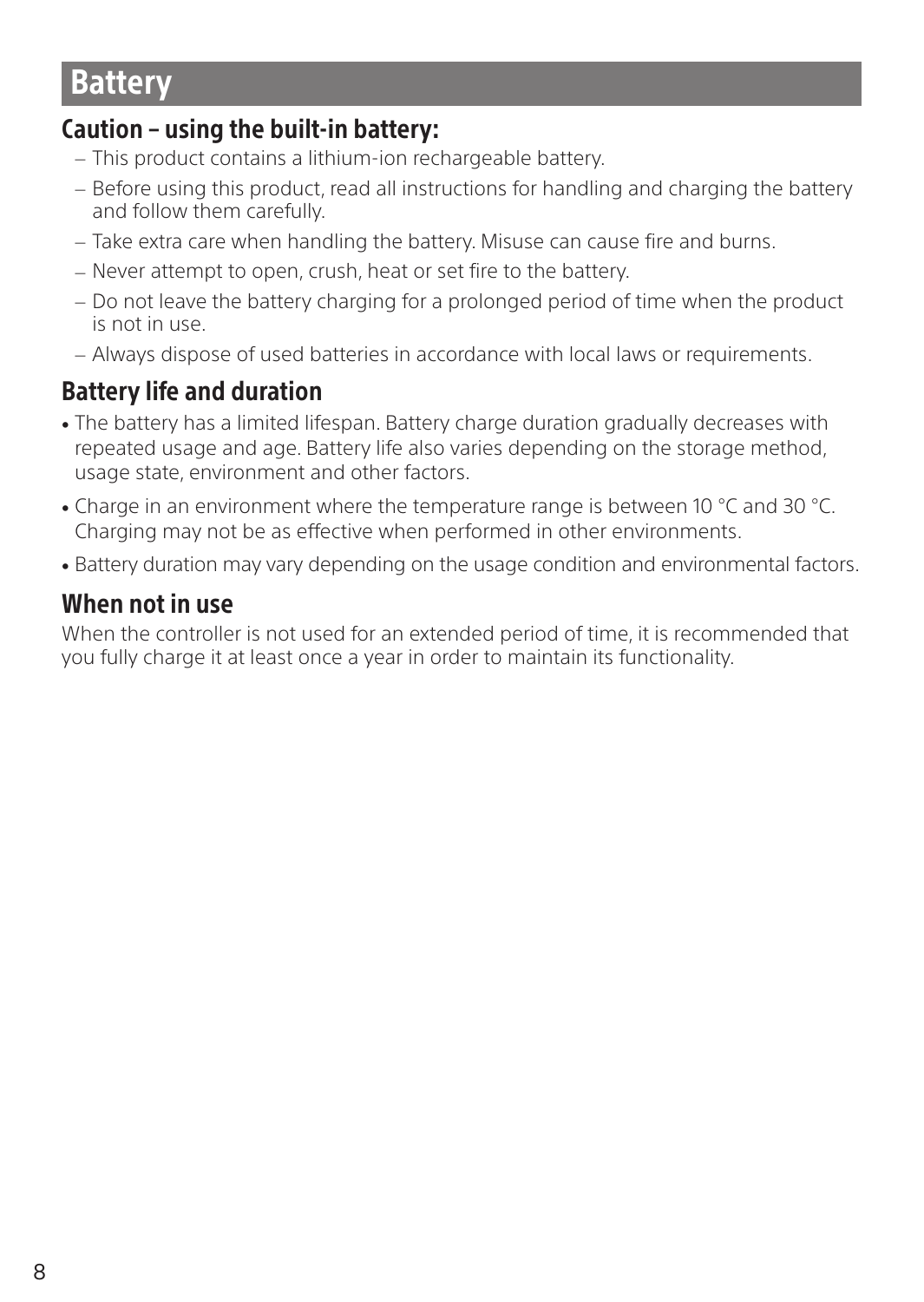# **Specifications**

Design and specifications are subject to change without notice. Depending on the software version in use, the PS5 console may operate differently than described in this manual.

| Input power rating    | $5 V = 1500 mA$              |
|-----------------------|------------------------------|
| Battery type          | Built-in lithium-ion battery |
| Voltage               | $3.65V =$                    |
| Battery capacity      | 1560 mAh                     |
| Operating temperature | 5 °C to 35 °C                |
| Mass                  | Approx. 280 g                |
| Country of Production | China                        |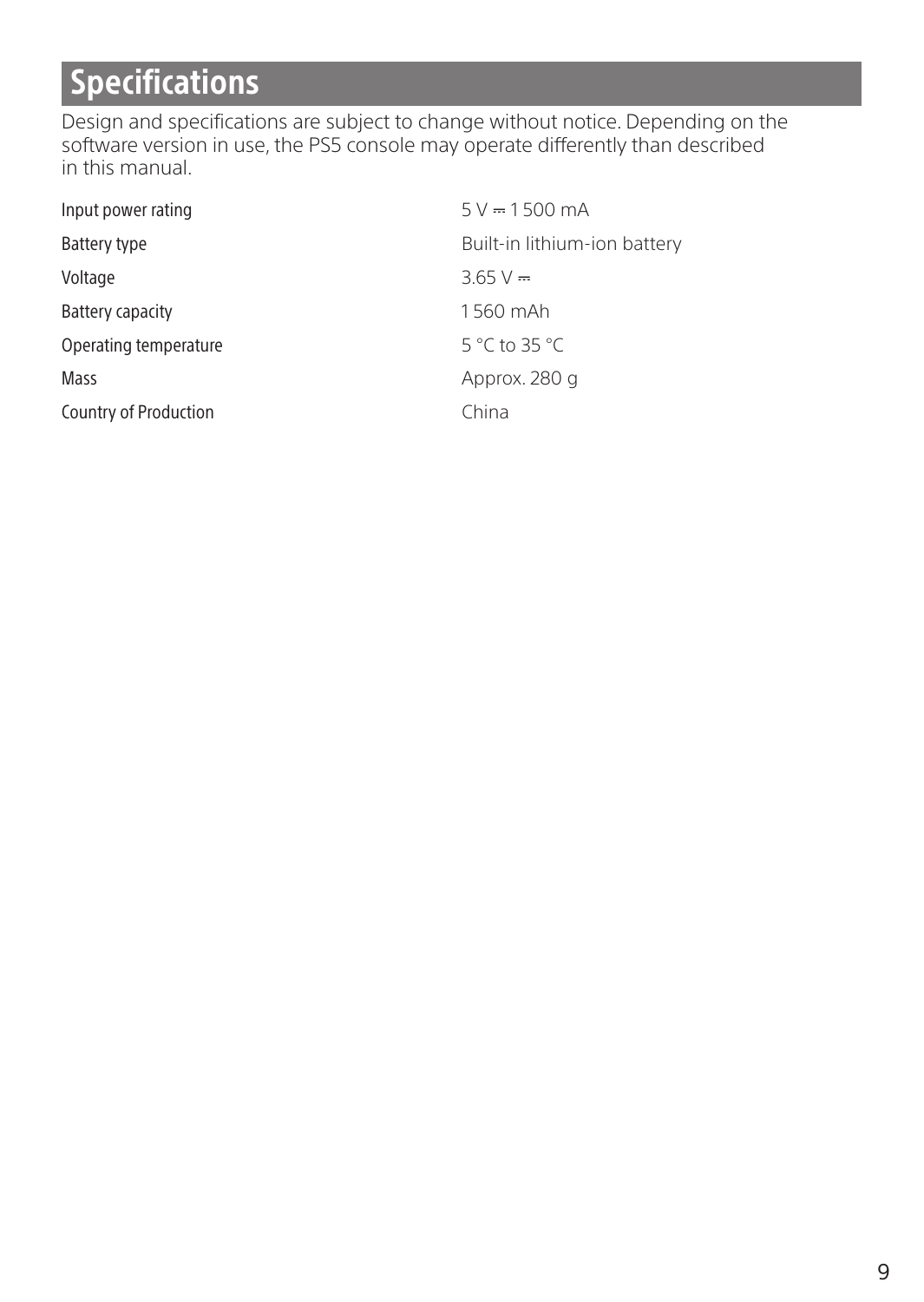### **GUARANTEF**

This product is covered for 12 months from date of purchase by the manufacturer's guarantee. Please refer to the guarantee supplied in the PS5 package for full details.

This product has been manufactured by or on behalf of Sony Interactive Entertainment Inc., 1-7-1 Konan Minato-ku Tokyo, 108-0075 Japan. Imported into Europe and Distributed by Sony Interactive Entertainment Europe Limited, 10 Great Marlborough Street, London, W1F 7LP, United Kingdom. The Authorised Representative for issuing and holding Declarations of Conformity is Sony Belgium, bijkantoor van Sony Europe B.V., Da Vincilaan 7-D1, 1930

Zaventem, Belgium.

#### For customers in Europe and Turkey. **RE Directive "Informal DoC" statement**

Hereby, Sony Interactive Entertainment Inc., declares that this product is in compliance with the essential requirements and other relevant provisions of Directive 2014/53/EU. For details, please access the following URL: https://www.compliance.sony.eu/

The frequencies used by the wireless networking feature of this product are the 2.4 GHz (Bluetooth®) range.

Wireless frequency band and maximum output power:

– Bluetooth® 2.4 GHz: less than 10mW.



Where you see either symbol on any of our electrical products, batteries or packaging, it indicates that the relevant electrical product or battery should not be disposed of as general household waste in the EU, Turkey, or other countries with separate waste collection systems available. To ensure correct waste treatment, please dispose of them via an authorised collection facility, in accordance with any applicable laws or requirements. Waste electrical products and batteries may also be disposed of free of charge via retailers when buying a new product of the same type. Furthermore, within EU countries larger retailers may accept small waste electronic products free of charge. Please ask your local retailer if this service is available for the products you wish to dispose of. In so doing, you will help to conserve natural resources and improve standards of environmental protection in treatment and disposal of electrical waste. This symbol may be used on batteries in combination with additional chemical symbols. The chemical symbol for lead (Pb) will appear if the battery contains more than 0.004% lead. This product contains a battery which is permanently built-in for safety, performance or data integrity reasons. The battery should not need to be replaced during the lifetime of the product and should only be removed by skilled service personnel. To ensure the correct waste treatment of the battery, please dispose of this product as electrical waste.